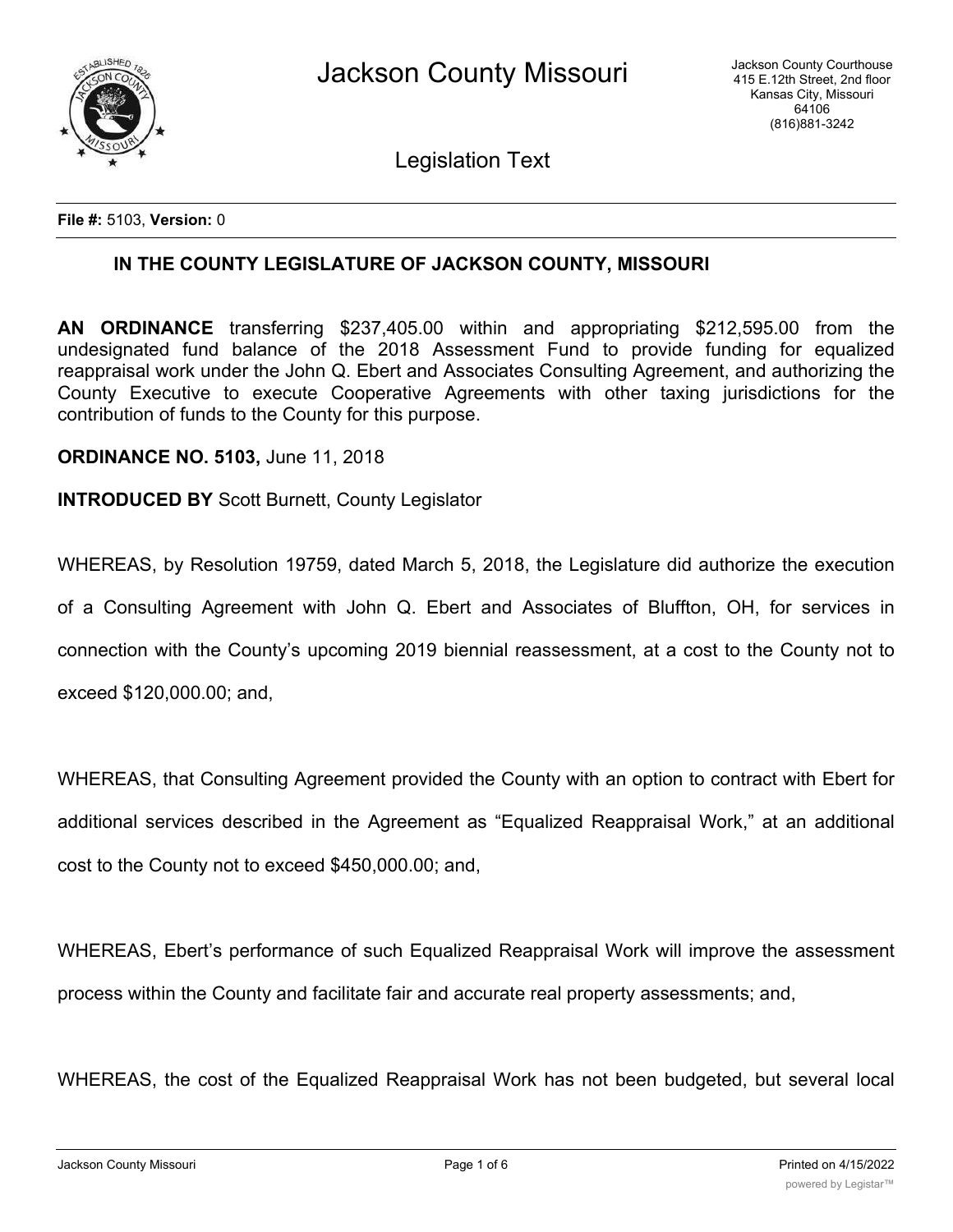taxing jurisdictions have thus far committed to contribute a total of \$212,595.00 toward the cost of this work, and further contribution commitments are anticipated; and,

WHEREAS, the execution of appropriate Cooperative Agreements with these jurisdictions is necessary in order to accept these funds; and,

WHEREAS, the balance of the cost for this work will need to be funded by the County; and,

WHEREAS, by Ordinance 5062, dated December 6, 2017, the Legislature did establish certain Reserve Accounts for certain budget lines within the 2018 County budget; and,

WHEREAS, certain funds appropriated in such a Reserve Account within the 2018 Assessment Fund are needed to cover of the cost of the Equalized Reappraisal Work described in the Ebert Agreement; and,

WHEREAS, there are numerous disputes between the County Executive and the Legislature regarding the validity of Ordinance 5062, relating to its construction and interpretation, and multiple related issues; and,

WHEREAS, the Chief Administrative Officer has recommended the adoption of this Ordinance, without waiving any previous position taken in reliance upon the memorandum of the County Counselor dated December 22, 2017, regarding Ordinance 5062, and without waiving any position taken in reliance upon other legal memorandums provided by the Office of the County Counselor; and,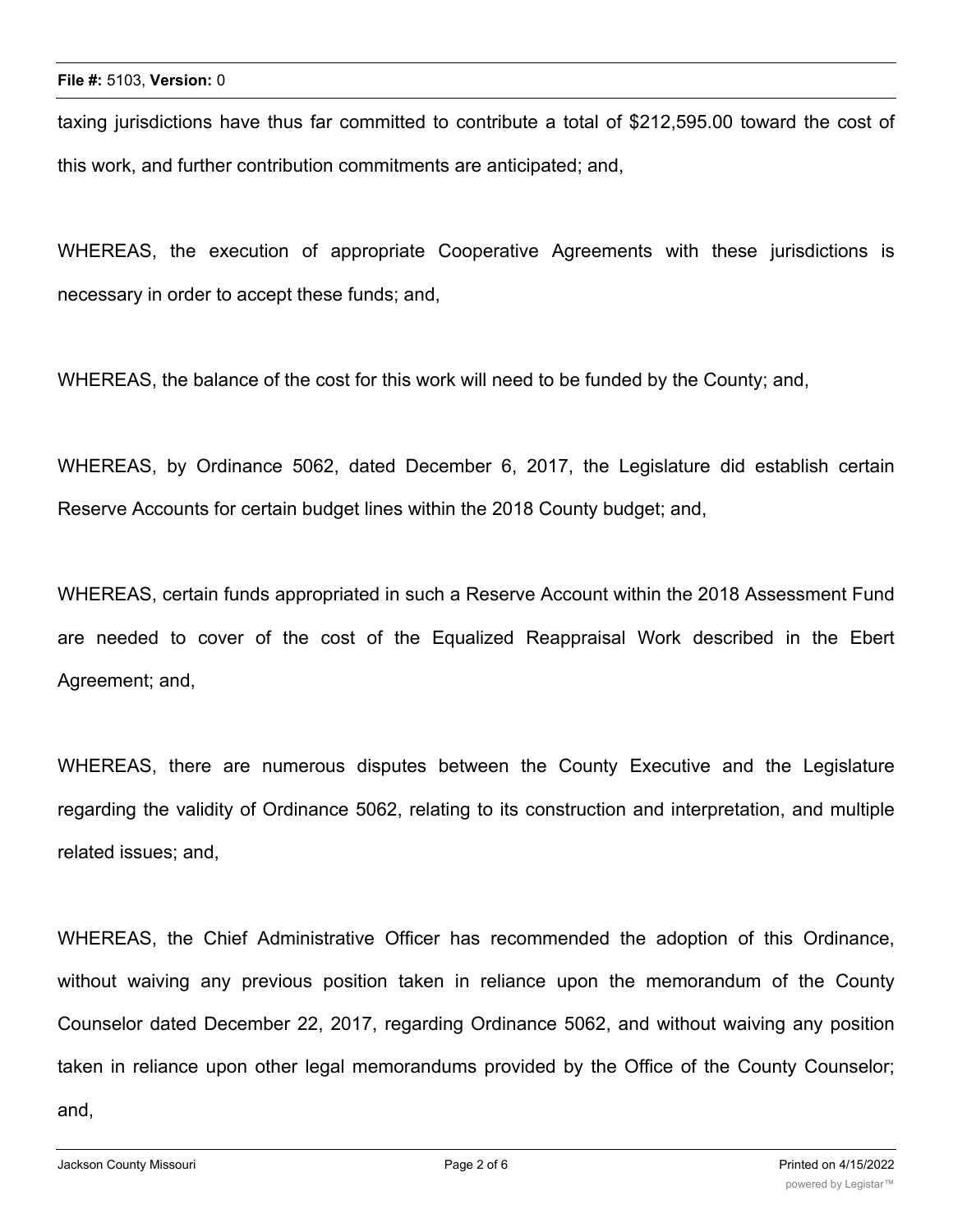WHEREAS, the Legislature recognizes that funds identified as Reserve Funds in the adopted 2018 budget within the Assessment Fund are required to be designated for use by the Assessment Department for the Equalized Reappraisal Work; and,

WHEREAS, the Chief Administrative Officer has requested that \$237,405.00 in funds identified in this Ordinance be made available for such use by the Assessment Department within the 2018 budget; and,

WHEREAS the Legislature agrees that funds described in this Ordinance should be made available for such use by posting to a certain budget line item in the Assessment Department budget or otherwise for calendar year 2018 by the County's Finance and Purchasing Department; now therefore,

BE IT ORDAINED by the County Legislature of Jackson County, Missouri, that the following appropriation and transfer or equivalent documentation/identification, to accomplish posting of the funds in the Jackson County Budget management system so that the funds are available for immediate use and expenditure within the 2018 budget, be and hereby are authorized:

## **DEPARTMENT/DIVISION CHARACTER/DESCRIPTION FROM TO**

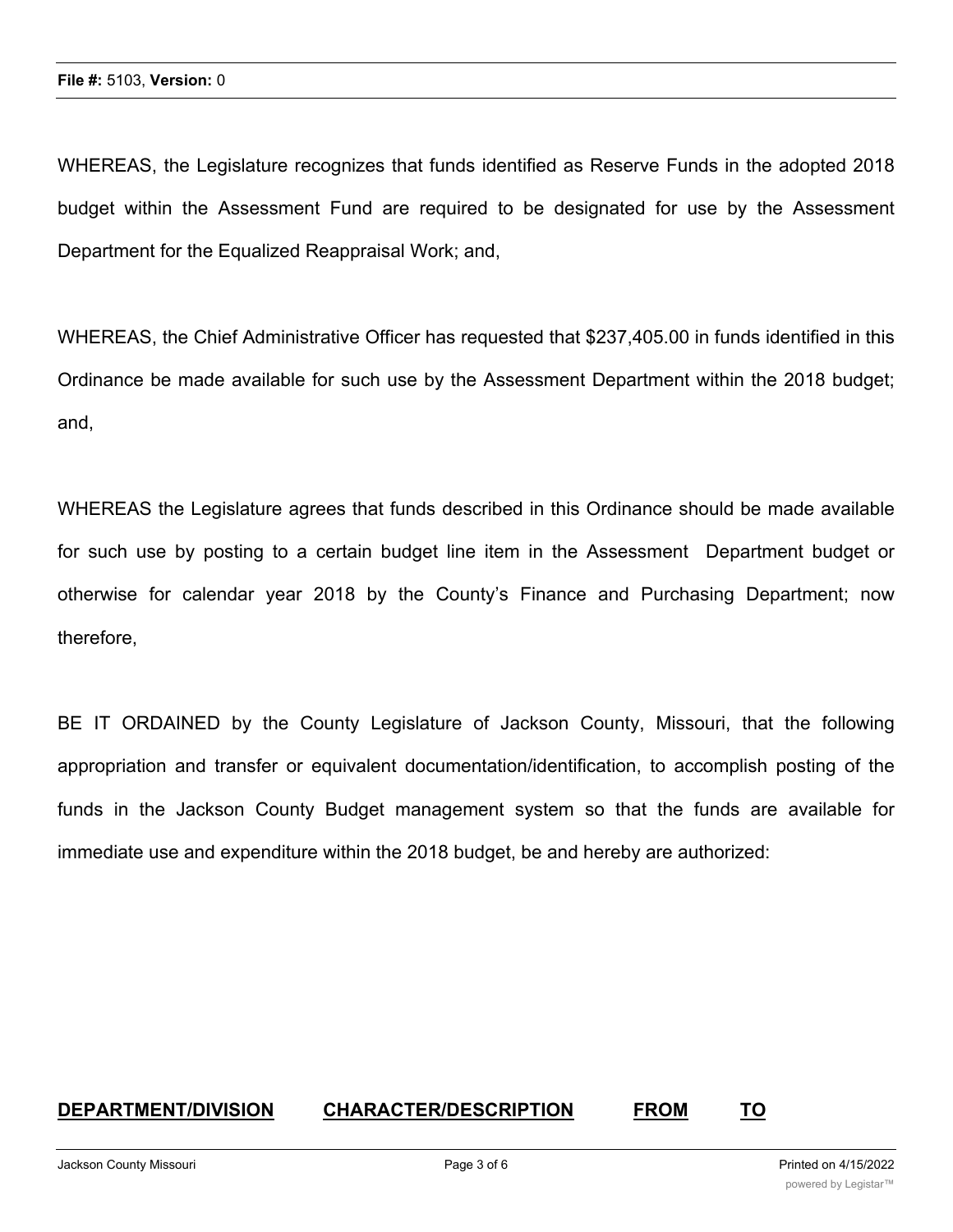| File #: 5103, Version: 0                                          |                                  |           |
|-------------------------------------------------------------------|----------------------------------|-----------|
| <b>Assessment Fund</b><br>045-2810                                | <b>Undesignated Fund Balance</b> | \$212,595 |
| 045-8006                                                          | 56835- Reserve- Operating        | \$237,405 |
| <b>Assessment Fund</b><br>Non-Departmental-Assessment<br>045-4500 | 56790- Other Contractual Svc     | \$450,000 |

and,

BE IT FURTHER RESOLVED that the County Executive be and hereby is authorized to execute Cooperative Agreements with taxing jurisdictions with Jackson County for the acceptance of funds described in this Ordinance.

Effective Date: This Resolution shall be effective immediately upon its passage by a majority of the Legislature.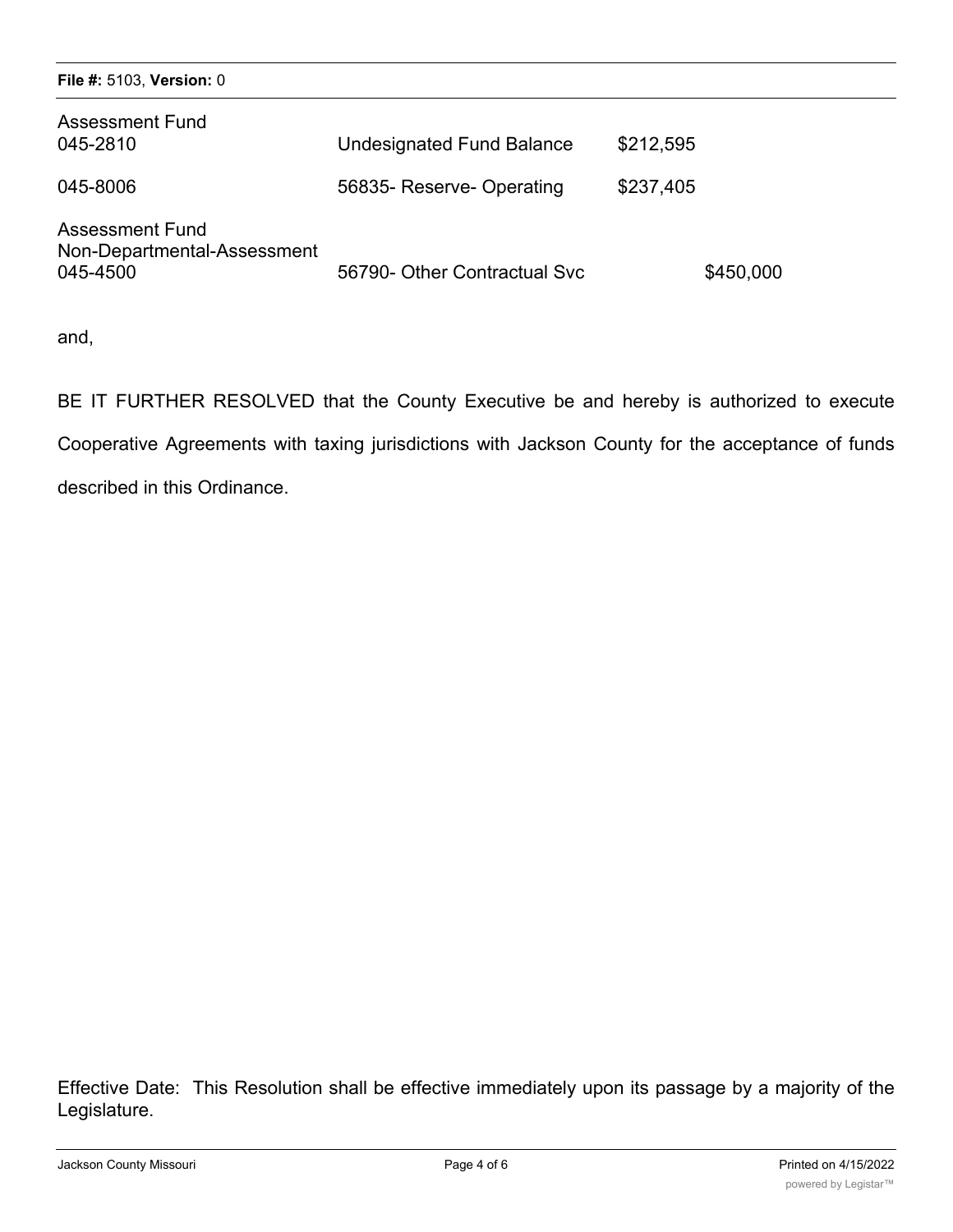APPROVED AS TO FORM:

 $\overline{\phantom{a}}$  , and the contribution of the contribution of the contribution of the contribution of the contribution of the contribution of the contribution of the contribution of the contribution of the contribution of the Chief Deputy County Counselor County Counselor

Certificate of Passage

I hereby certify that the attached resolution, Ordinance No. 5103 of June 11, 2018, was duly passed on June 11, 2018 by the Jackson County Legislature. The votes thereon were as follows:

Yeas <u>9</u> Nays 0

Abstaining 0 betaining 0 Absent 0

 $\overline{\phantom{a}}$  ,  $\overline{\phantom{a}}$  ,  $\overline{\phantom{a}}$  ,  $\overline{\phantom{a}}$  ,  $\overline{\phantom{a}}$  ,  $\overline{\phantom{a}}$  ,  $\overline{\phantom{a}}$  ,  $\overline{\phantom{a}}$  ,  $\overline{\phantom{a}}$  ,  $\overline{\phantom{a}}$  ,  $\overline{\phantom{a}}$  ,  $\overline{\phantom{a}}$  ,  $\overline{\phantom{a}}$  ,  $\overline{\phantom{a}}$  ,  $\overline{\phantom{a}}$  ,  $\overline{\phantom{a}}$ 

This Ordinance is hereby transmitted to the County Executive for his signature.

Date **Date** Mary Jo Spino, Clerk of Legislature

I hereby approve the attached Ordinance No.5103.

 $\mathcal{L}_\text{max}$  , and the contribution of the contribution of the contribution of the contribution of the contribution of the contribution of the contribution of the contribution of the contribution of the contribution of t Date **Date Executive CONS EXECUTE:** Frank White, Jr., County Executive

Funds sufficient for this appropriation are available from the source indicated below.

| ACCOUNT NUMBER: | 045 2810                         |  |
|-----------------|----------------------------------|--|
| ACCOUNT TITLE:  | Assessment Fund                  |  |
|                 | <b>Undesignated Fund Balance</b> |  |
| NOT TO EXCEED:  | \$212,595.00                     |  |